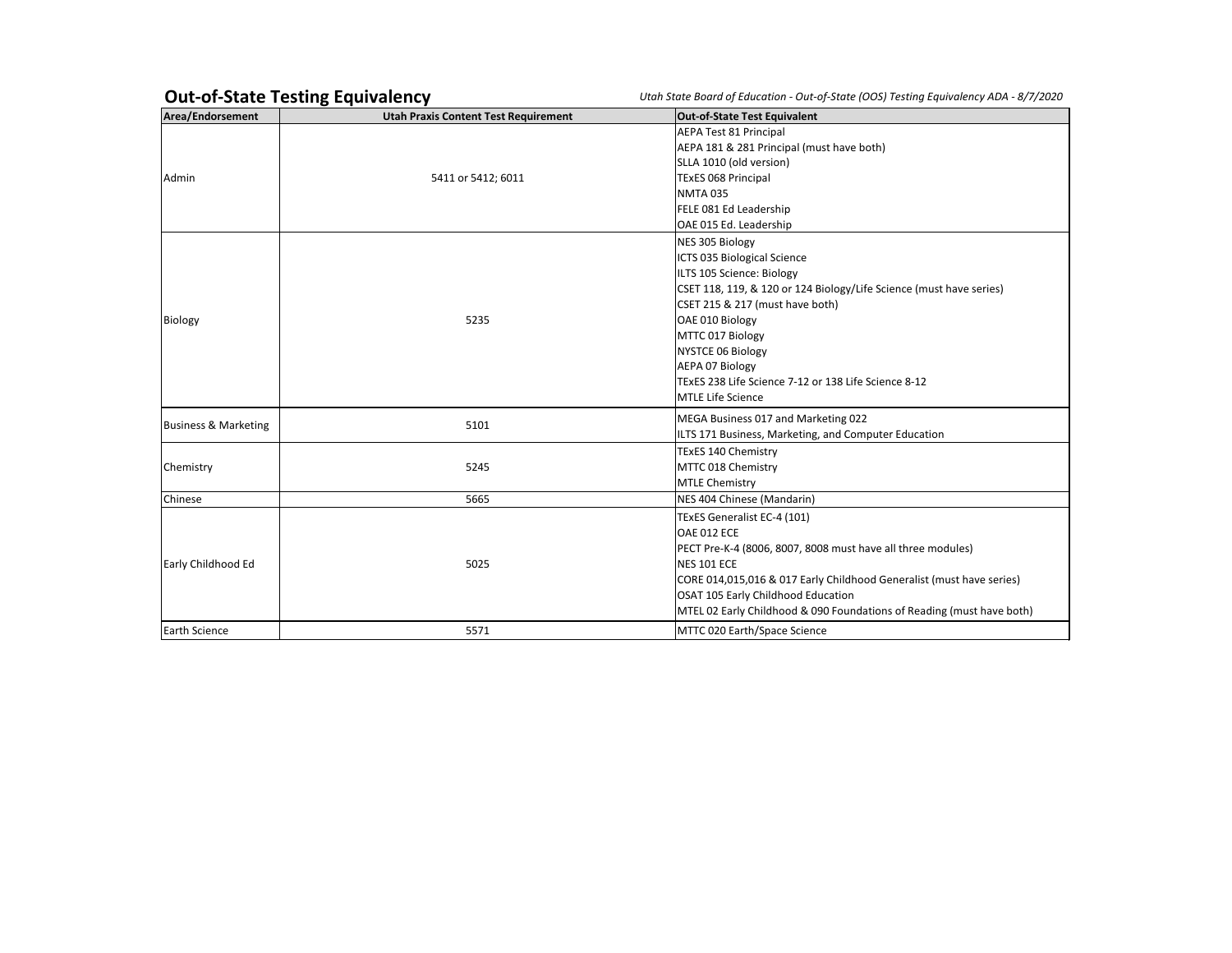

|                |                                          | NES 102 & NES 103 (must have both)                                |
|----------------|------------------------------------------|-------------------------------------------------------------------|
|                |                                          | OSAT 050 & 051 (must have both)                                   |
|                |                                          | CSET 101, 102 or 214 & 103 (must have series)                     |
|                |                                          | TExES 291 Core Subjects EC-6 (801, 802, 803, 804 & 805 - must hav |
|                |                                          | FTCE 060 Elementary K-6                                           |
|                |                                          | NYSTCE 221, 222 & 245 (must have series)                          |
|                | 5001<br>subtests 5002, 5003, 5004 & 5005 | CORE 060, 061, 062 & 063 (must have series)                       |
|                |                                          | WEST 005 & 006 (must have both)                                   |
| Elementary     |                                          | OELA Multiple Subjects 001 & 002 OR 002 & 003 (must have both)    |
|                |                                          | North Carolina GC Multi-subject, GC Math, GC Foundations of Rea   |
|                |                                          | CEOE 050 & 051 (must have both)                                   |
|                |                                          | GACE 501 Early Childhood Education 001 & 002 (must have both)     |
|                |                                          | OAE 018 & 019 (must have both)                                    |
|                |                                          | MEGA 007, 008, 009 & 010 (must have series)                       |
|                |                                          | ILTS 197, 198, 199 & 200 (must have series)                       |
|                |                                          | MTLE Elem Ed (Grades K-6) 024,025,026 OR 191,192,193 (must hav    |
|                |                                          | NES 301 English Language Arts                                     |
|                |                                          | ILTS 111 English Language Arts                                    |
|                |                                          | TExES 231 ELA & Reading 7-12 (must have both)                     |
|                | 5039                                     | CSET 105,106,107 & 108 English (must have series)                 |
| English        |                                          | MTEL 07 English                                                   |
|                |                                          | FTCE 013 English 6-12                                             |
|                |                                          | CEOE 107 English                                                  |
|                |                                          | NYSTCE 003 English Language Arts                                  |
| <b>FACS</b>    | 5122                                     | <b>ILTS 172 Family and Consumer Sciences</b>                      |
|                |                                          | PLACE 036 Family and Consumer Studies                             |
| French         | 5183                                     | <b>TExES LOTE French EC-12</b>                                    |
| German         | 5174                                     | <b>TEXES LOTE German EC-12</b>                                    |
| Health         | 5551                                     | FTCE 019 Health K-12                                              |
| History        | 5941                                     | <b>AEPA 05 History</b>                                            |
|                |                                          | NES 302 History                                                   |
|                |                                          | TExES 115 Mathematics 4-8                                         |
|                | 5169                                     | CORE 034 Middle School Mathematics                                |
| Math Level 2   |                                          | CEOE 025 Middle Level Intermediate Mathematics                    |
|                |                                          | <b>MTTC 089 Elementary Mathematics</b>                            |
|                |                                          | FTCE 025 Middle Grades Mathematics 5-9                            |
|                |                                          | <b>NES 203 Middle Grades Mathematics</b>                          |
|                | 5161                                     | CSET 110, 111 & 112 Mathematics (must have series)                |
|                |                                          | TExES 135 Math 8-12                                               |
|                |                                          | TExES 235 Mathematics 7-12                                        |
|                |                                          | <b>IPLACE 04 Mathematics</b>                                      |
| Math Level 3/4 |                                          | NYSTCE 004 Mathematics                                            |
|                |                                          | MTTC 002 Mathematics                                              |
|                |                                          | CEOE 011 Advanced Mathematics                                     |
|                |                                          | <b>CORE 035 Mathematics</b>                                       |
|                |                                          | FTCE 026 Mathematics 6-12                                         |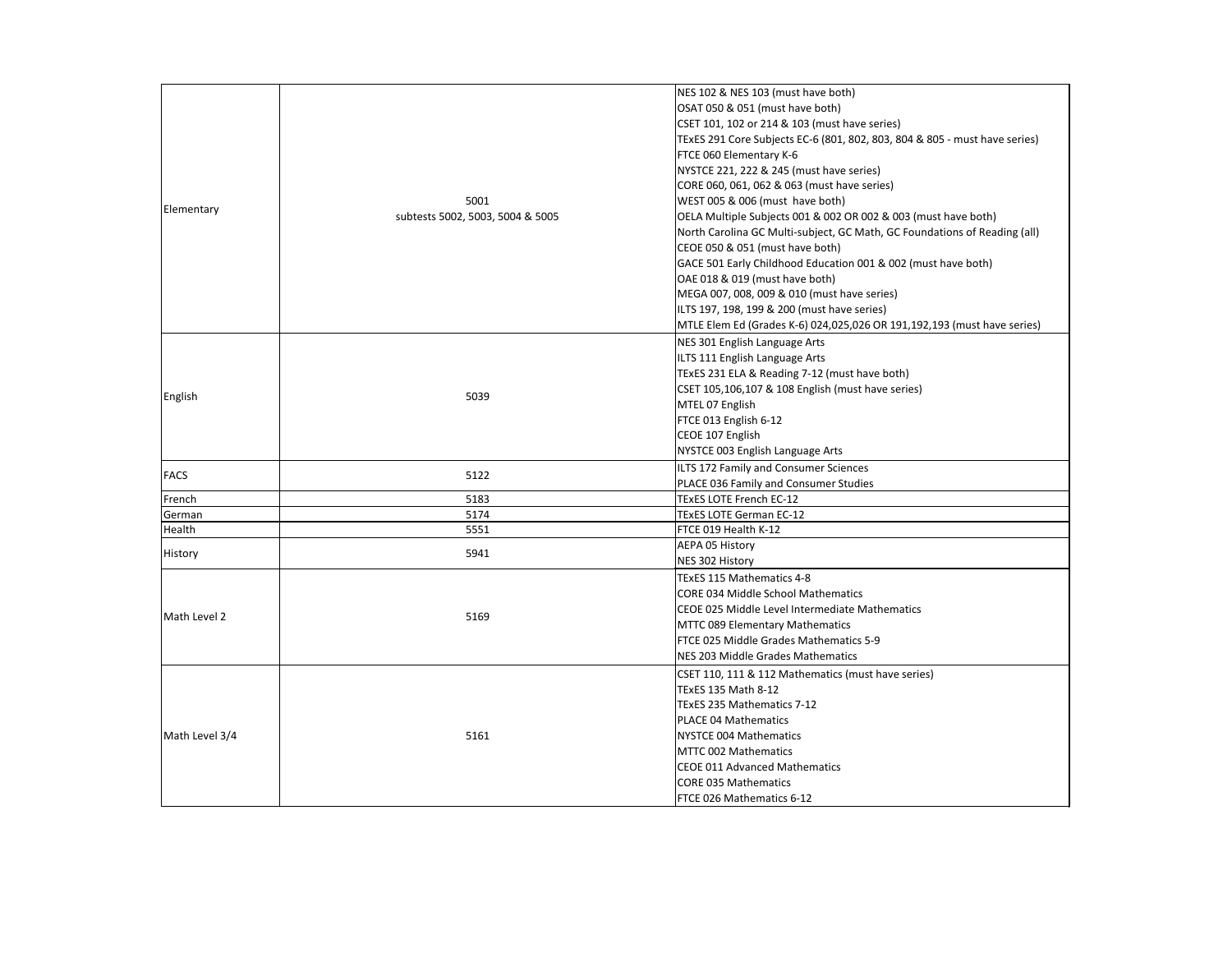

| Middle Level Science    | 5435 or 5440                             | Praxis 0439 Middle School Science<br>CSET Science 118, 119, & **** (third test is subject specific; mu<br>TExES 116 Science 4-8<br>MTLE Middle Level Science (Grades 5-8) 036 & 037 (must have<br>NES 311 General Science<br>FTCE 004 Middle Grades General Science 5-9<br><b>ICSET 215 General Science</b><br><b>GACE 014 Middle Grades Science</b><br>MTTC 094 Integrated Science (Secondary)<br>OAE 029 Middle Grades Science<br>TExES 114 ML Sci |
|-------------------------|------------------------------------------|------------------------------------------------------------------------------------------------------------------------------------------------------------------------------------------------------------------------------------------------------------------------------------------------------------------------------------------------------------------------------------------------------------------------------------------------------|
| <b>Music</b>            | 5113                                     | TExES 177 Music EC-12<br>MTTC 099 Music<br>AEPA 14 Music<br>PLACE 029 Music<br>MEGA 043 Music: Instrumental & Vocal<br><b>OAE 032 Music</b><br>NES 504 Music                                                                                                                                                                                                                                                                                         |
| P.E.                    | 5091                                     | FTCE 063 PE K-12<br>ILTS 144 Physical Education<br>MTLE 112 & 113 Physical Education K-12<br>TExES 158 Physical Education EC-12                                                                                                                                                                                                                                                                                                                      |
| <b>Physical Science</b> | 5481                                     | TExES 137 Physical Science 8-12                                                                                                                                                                                                                                                                                                                                                                                                                      |
| Psychology              | 5391                                     | MTTC 011 Psychology                                                                                                                                                                                                                                                                                                                                                                                                                                  |
| School Counselor        | 5421                                     | <b>TExES 152 School Counselor</b><br>PLACE 041 School Counselor<br><b>GACE 603 School Counseling</b><br>OSAT 039 School Counselor<br>MTTC 051 School Counselor<br><b>CORE 041 School Counselor</b>                                                                                                                                                                                                                                                   |
| Social Studies Comp     | 5081                                     | <b>NES 303 Social Science</b><br>NYSTCE 005 Social Studies<br>CSET 114, 115, 116 Social Science (must have series)<br>MEGA Social Studies Multi-Content (025,026,027.028,029,030)<br>OAE 025 Integrated Social Studies<br>MTTC 084 Social Studies<br>MTLE 052 & 053 Social Studies (5-12)<br>FTCE 037 Social Science 6-12                                                                                                                            |
| Spanish                 | 5195                                     | PLACE 009 Spanish<br>AEPA 15 Spanish<br>ILTS 135 Spanish<br>MTTC 28 Spanish<br>CSET 145, 146, 147 Spanish (must have series)<br>TExES 613 LOTE: Spanish                                                                                                                                                                                                                                                                                              |
| Spanish OPI             | Spanish Oral Proficiency Interview (OPI) | TOPT 081 Spanish Oral Proficiency                                                                                                                                                                                                                                                                                                                                                                                                                    |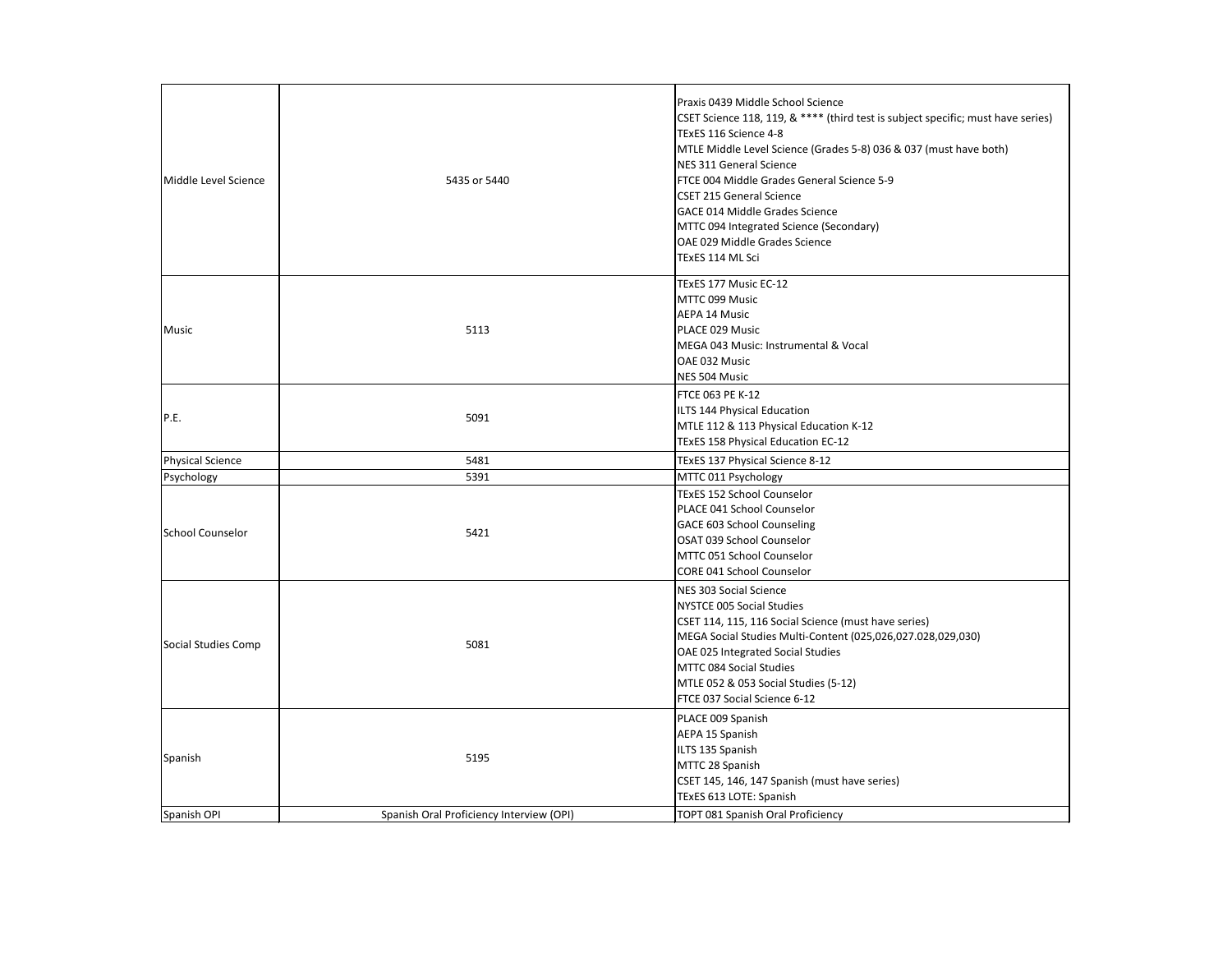| Special Education | 5354 | NES 601 Special Ed<br><b>TExES 161 Special Education</b><br>GACE 581 Special Ed General Curriculum (081 & 082)<br>CEOE 029 (M/M) & 031 (Severe) (must take both)<br>GACE 583 Special Ed General Curriculum (083 & 084)<br>MTTC 056 Cognitive Impairment<br>OAE 045 Special Education<br><b>INYSTCE 060 Students with Disabilities</b><br><b>WEST 070 Special Education</b><br>PECT 8012 Special Education PreK-8 (all three modules)<br>CORE 025 Exceptional Needs - Mild Intervention<br>OSAT 129 Mild/Moderate Disabilities<br>ILTS 155: Learning Behavior Specialist I<br>MTLE Special Education Core Skills (Birth-Age 21) (both subtests) |
|-------------------|------|------------------------------------------------------------------------------------------------------------------------------------------------------------------------------------------------------------------------------------------------------------------------------------------------------------------------------------------------------------------------------------------------------------------------------------------------------------------------------------------------------------------------------------------------------------------------------------------------------------------------------------------------|
| Theatre           | 5641 | TExES 180 Theatre EC-12<br>NYSTCE 078 Theatre                                                                                                                                                                                                                                                                                                                                                                                                                                                                                                                                                                                                  |
| Visual Art        | 5134 | TExES 178 ART EC-12<br>NES 503 Art<br>OAE 006 Art<br>ILTS 145 Visual Arts                                                                                                                                                                                                                                                                                                                                                                                                                                                                                                                                                                      |

| Not Equivalent to Utah Testing Requirement or Not Accepted by Utah |
|--------------------------------------------------------------------|
| <b>AEPA 01 Elementary Education</b>                                |
| AEPA 02 English                                                    |
| <b>AEPA 20 Business</b>                                            |
| <b>AEPA 22 Special Education: Cross-category</b>                   |
| AEPA 38 Middle Grades Language Arts/Reading                        |
| AEPA 91 Professional Knowledge: Elementary                         |
| AEPA 92 Professional Knowledge: Secondary                          |
| CAT 092 Intermediate Administrative                                |
| <b>CBEST</b>                                                       |
| <b>CEOE 006 Elementary Education</b>                               |
| CEOE 024 Middle Level English                                      |
| <b>CORE 005 Elementary</b>                                         |
| CORE 021 English Language Arts                                     |
| <b>CORE 039 School Administrator</b>                               |
| <b>CPCE Counselor Preparation Comprehensive Examination</b>        |
| edTPA for New York State                                           |
| Elementary ATS-W 090                                               |
| Florida 082                                                        |
| Florida 083                                                        |
| GACE 087 & 088 Special Education Adapted Curriculum Test I and II  |
| ILTS 003 Elementary                                                |
| ILTS 102 APT                                                       |
| ILTS 110 Elementary/Middle Grades                                  |
| <b>LAST 001</b>                                                    |
| MSAT 140 & 151                                                     |
| MTTC 002 English                                                   |
| MTTC 103 Elementary Education                                      |

| ulum (081 & 082):              |
|--------------------------------|
| ust take both)                 |
| ulum (083 & 084):              |
|                                |
|                                |
| ies                            |
| 3 (all three modules)          |
| Intervention                   |
| es                             |
| ist I                          |
| (Birth-Age 21) (both subtests) |
|                                |
|                                |
|                                |
|                                |
|                                |
|                                |